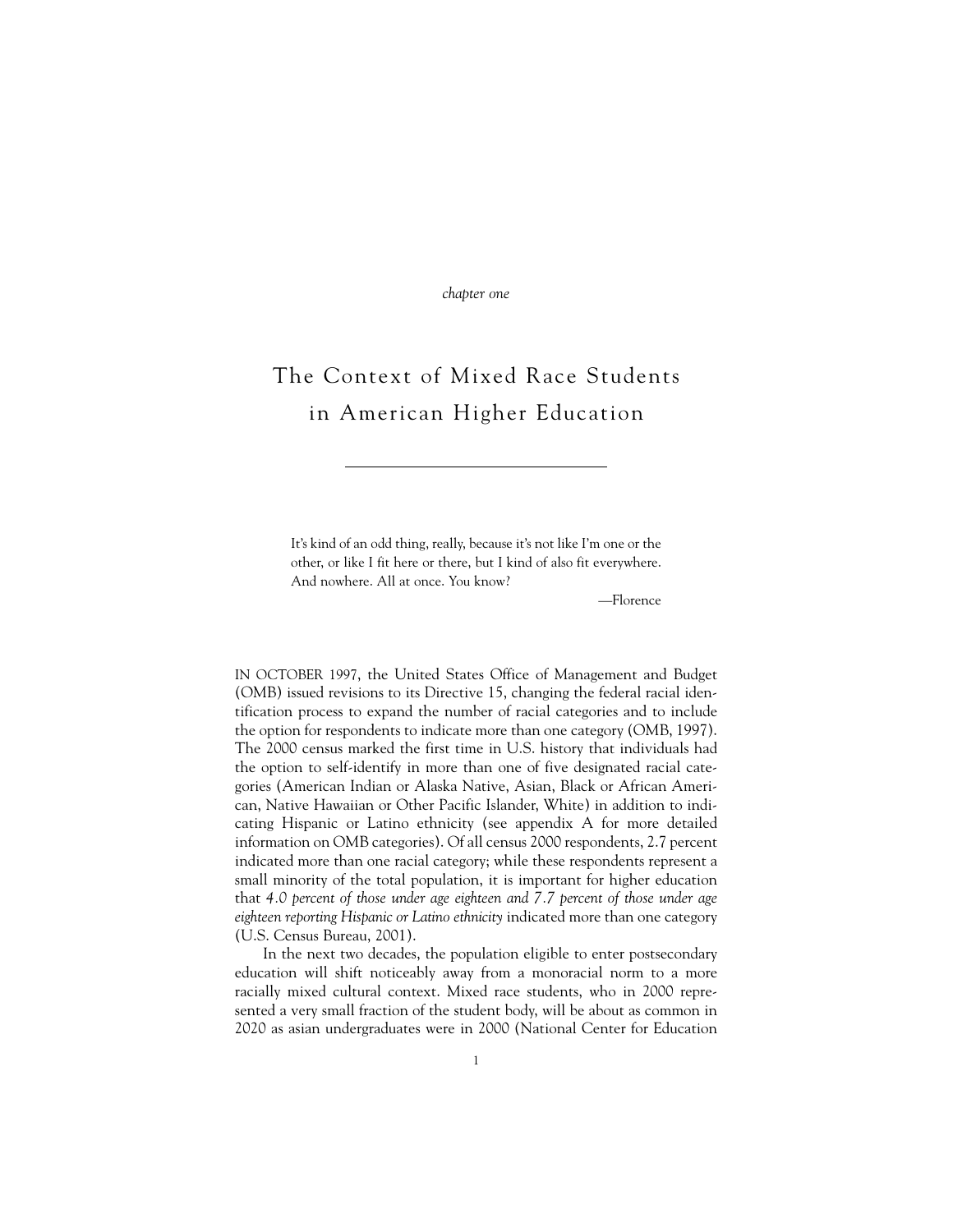Statistics, 2001). To be sure, the distribution of mixed students will not be even across geography and regional cultures, but they will be a significantly stronger presence on campus than they have ever been.

Do these students bring experiences, interests, and needs different from those of monoracial white students or students of color? Will curricula, policies, programs, and services designed under the assumption of racially distinct student identities satisfy the learning and personal development objectives of mixed race students? And how will campus peer cultures, known to be critical factors in student learning and development change and be changed by these students?

The answers to these questions would be important even if mixed race students remained a small fraction of the student body; better understanding the experiences and needs of students from diverse backgrounds is an important prerequisite for planning and creating campus environments that maximize student learning and development. But the outcome of the 2000 census lends urgency to the task of learning about the experiences and identities of mixed race students, who will comprise an increasing percentage of the undergraduate population. Little is known about how they negotiate the racialized landscape of higher education and how that landscape will be altered by the imminent influx of students who do not identify in only one racial category. If indeed a growing portion of the student population in the next two decades will have more than one racial heritage, then postsecondary educators, administrators, and policy makers must begin now to learn about mixed race students' experiences in order to plan effectively for this demographic—and cultural—shift.

Concerned about preparing for this shift, I conducted a study of mixed race college students with the goal of learning more about how they identified, what those identities meant to them, and what they might mean for higher education policy and practice. In this book I describe the findings of a study of fifty-six mixed race students at six colleges and universities, positing five identity patterns exhibited by the participants. I utilize a developmental ecology framework to understand students' experiences in the context of campus peer culture, as well as in the context of individual background, experiences, and personal traits. I suggest that the findings could have bearing on policy, practice, theory, and research.

To set the stage for interpreting study findings, in this chapter I situate the study in the literature on race, mixed race, and racial identity development. In chapter 2, I provide a description of the developmental ecology model used to analyze data and a description of the research design. Readers who are most interested in the identity patterns and student experiences are encouraged to go directly to chapter 3 and proceed from there through the five identity patterns. Those readers interested in a deeper understanding of the scholarly context, the analytic framework, and the research design will find chapters 1 and 2 useful in contextualizing the presentation of identity patterns and student voices.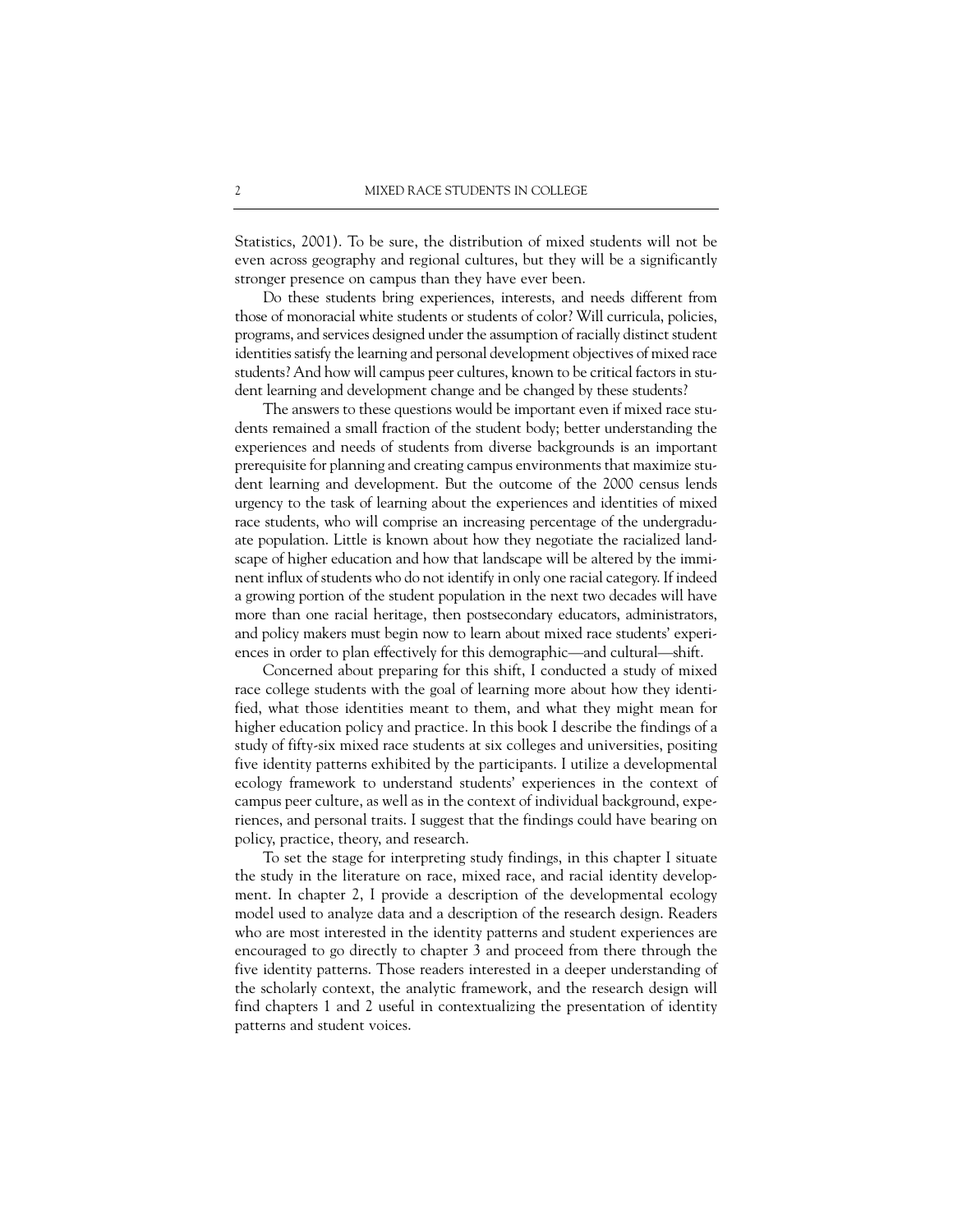#### RACE AND MIXED RACE IN THE UNITED STATES

It is necessary to know something about the theory and history of race, racial categorization, and multiracial people in the United States to understand the complicated landscape in which multiracial college students live and learn. The fields of psychology, sociology, philosophy, and history have made significant recent contributions to understanding the reality of multiraciality in the United States. Postmodern approaches to racial theory show that race is socially constructed and is not the biological concept it was generally assumed to be until quite recently. The history of mixed race people has been brought to light, refreshed with a body of personal narratives and biographies of biracial individuals. Research on biracial identity development and on the lived experience of mixed race people has challenged centuries-old notions of social marginality, "hybrid degeneracy," and the "tragic mulatto."

A growing national movement of multiracial people in the 1990s made its effects felt within the research community. A theme in much of the literature from 1995 forward (see Root, 1996b; Zack, 1995) concerns whether multiracial people should seek identity as a separate racial category or not. While there may be significant personal and political gains to be made by declaring a multiracial identity, doing so reinforces the current construction of race. It can be argued that the existence of people claiming to be *mixed race* reifies the notion that there are discreet races to be mixed (see Renn, forthcoming; Zack, 1995). Yet many theorists agree that multiraciality must be fully understood before society can move to a point beyond the construction of race; in fact, some theorists (e.g., Zack, 1995) argue that an understanding of multiraciality is the key to moving beyond racial categories.

# AN ABBREVIATED OVERVIEW OF RACE, RACIAL CATEGORIZATION, AND RACE THEORY IN THE UNITED STATES

Though commonly accepted in present-day Europe and the United States, race did not exist as a scientific notion until after the eighteenth century when Carolus Linnaeus (a botanist and taxonomist) created an artificial system to categorize all living things by genus and species (Spickard, 1992). Human beings were classified as one species, *Homo sapiens,* until the nineteenth century, when a handful of theories were developed attempting to differentiate humans by skin color (generally noted as red, yellow, black, and white). These theories generally held that the races were distinct *types,* developing utterly distinct and pure on separate continents as blood was passed from generation to generation.

Twentieth-century scientists have discredited this typological view. Spickard (1992) noted that biologists and physical anthropologists generally saw races as *subspecies,* which implied the essential commonality of all humans, while allowing for geographically and biologically divergent populations. They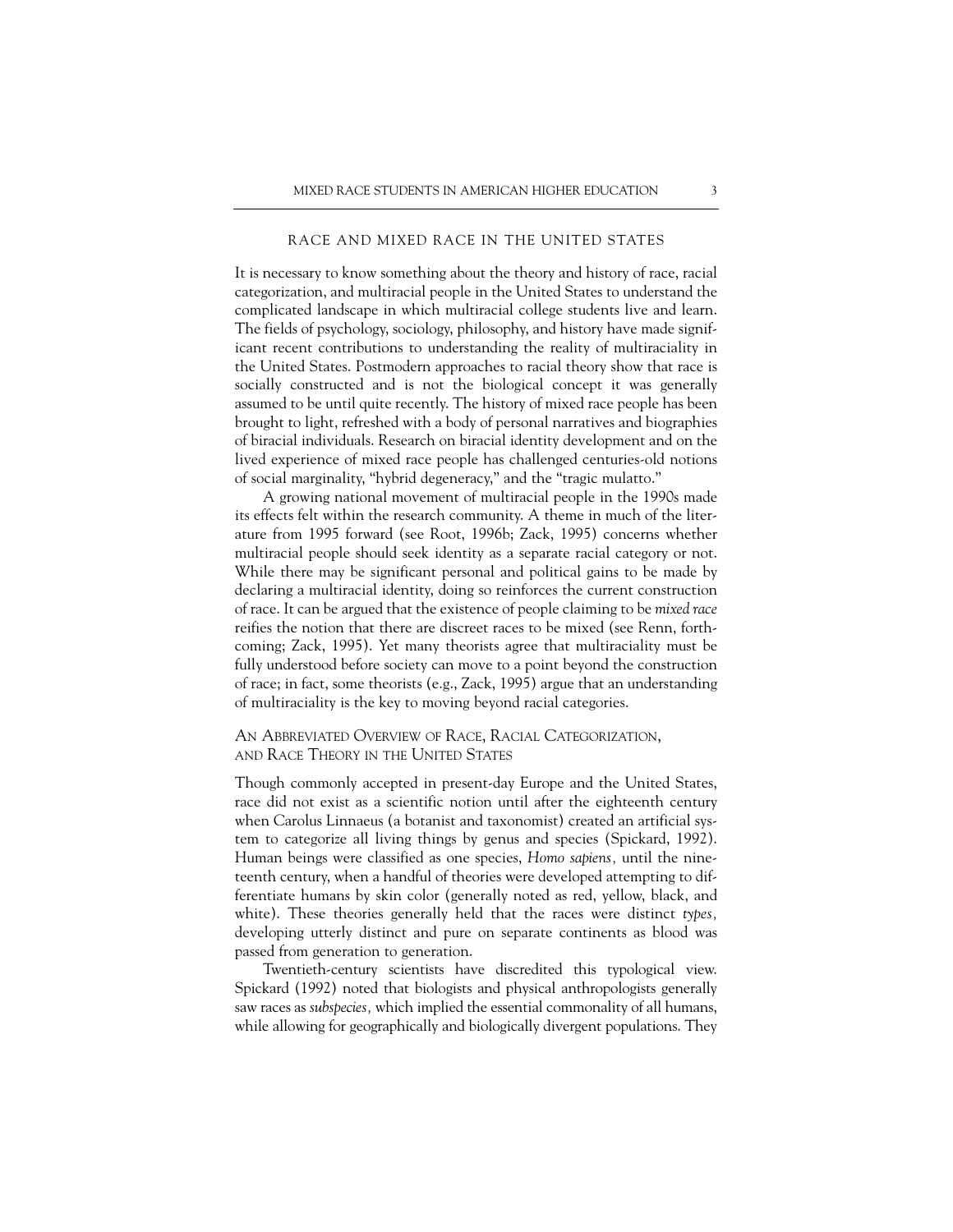saw all human populations—everywhere and throughout history—as mixed populations but generally maintained that the idea of race was founded in biology, as demonstrated by the frequency of various inherited physical traits. Genes, Spickard said, had replaced blood as the method of transferring race to one's offspring.

Zack (1995) noted that most Americans assume that the biological explanation of race has value-neutral scientific support. She and Spickard (1992) pointed out, though, that this assumption is untrue; there is no evidence that human racial traits can be identified genetically (unlike sex, which is differentiated by XX and XY chromosomes). Zack argued that racial traits are "simply physical traits that have historically been picked out as racial traits in biologically arbitrary ways. They have been selected to rationalize the oppression of groups of people who happened to have those traits in the past" (p. xvi). Zack pointed out that the modern concept of race evolved during the time of most intense colonialism and slave taking, noting that pseudoscientific theory was used to justify economic policies and social attitudes.

The eighteenth- and nineteenth-century notion of race has been reinforced since then through legal definitions of who is white and who is not. In the United States, in order to be classified as white, one needs to have white ancestors only. One or more black ancestors classifies an individual as black. Called the "one-drop rule" or "hypodescent" (inheritance of only the lowest racial status of one's ancestors), this definition originated to maintain the perception of white racial purity and to deny mixed race people access to privilege, including freedom from slavery (see for example Spickard, 1989; Williamson, 1995). The one-drop rule has survived in part because it was taken up by black Americans during the Harlem Renaissance and again during the Civil Rights Movement (Davis, 1991; Zack, 1995). Ironically, this rule has been reversed to work against mixed race native americans who would like to claim membership in their tribe but who do not satisfy government regulations as having enough native american "blood" (Spickard, 1992; Zack, 1995).

Unquestioned acceptance of biological explanations and legal definitions of race are the social underpinnings of the construction of race in the United States. Social distinctions such as race are the result of economic or status competition between two or more groups of people and the consequent stratification of those groups (Root, 1992b; Spickard, 1992). For the dominant group, racial categories are necessary for the maintenance of the power relationship. For a nondominant group, racial categories create a way of building community through shared culture.

In the system of racial hierarchy, boundaries between groups are the critical places of inclusion/exclusion; all racial groups have some interest in maintaining these borders clearly drawn. The one-drop rule, for example,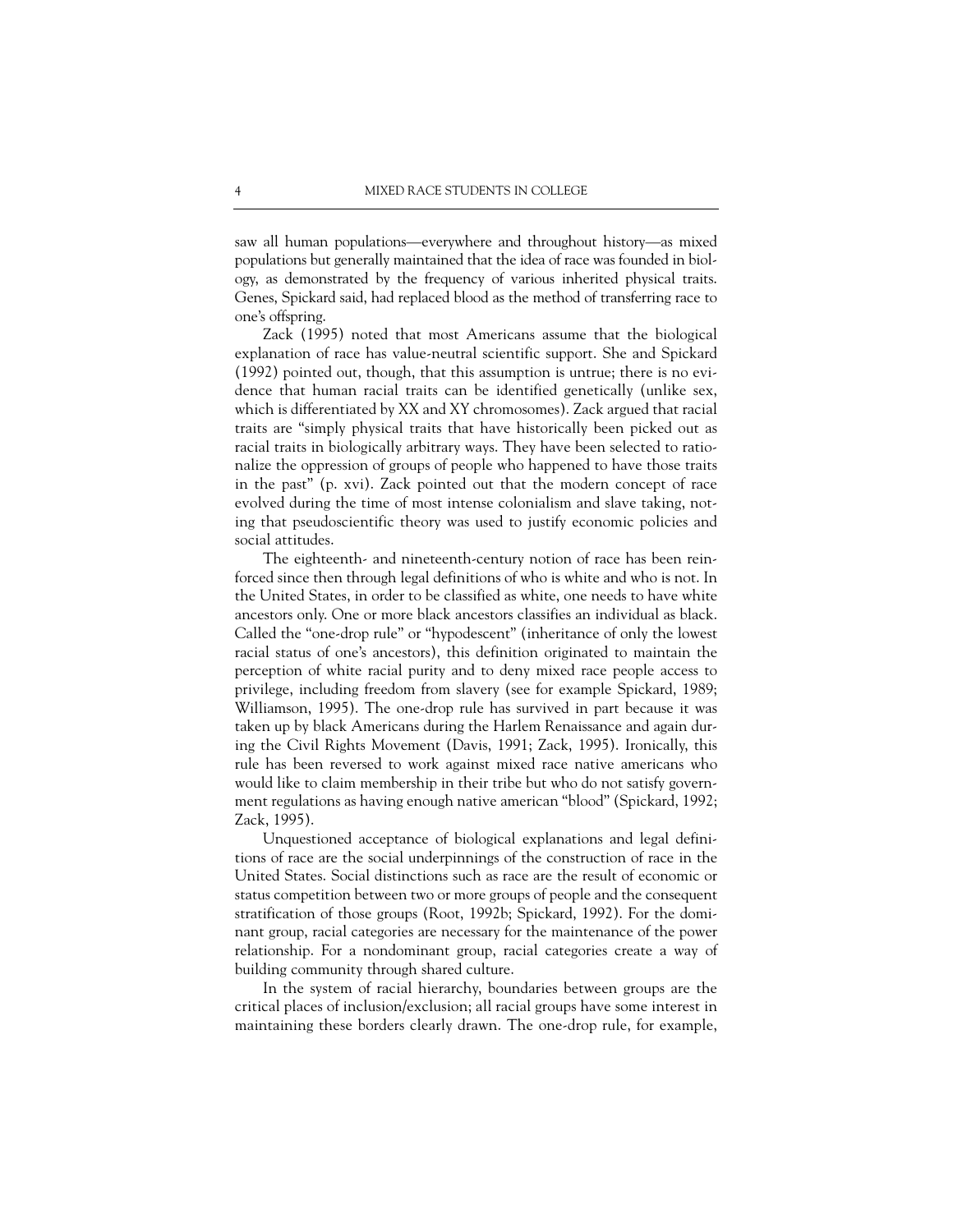was used to strengthen the boundary between black and white, ensuring that no one who might be called black could also be called white, even though 70 percent of the black population is estimated to have one or more white ancestors (Spickard, 1992). Racial group membership has significant economic, social, and political consequences in the United States, and it is for this reason that definitions of who belongs to which group take enormous importance.

A system dependent on racial "purity" is destabilized by the existence of people who do not fit neatly into one racial category (Nakashima, 1992; Zack, 1993). In addition to the systemwide challenges posed by multiraciality, individuals in a highly racialized society who do not claim membership in one of the five constructed races (see Office of Management and Budget guidelines in appendix A) become "culturally unintelligible humans" (Ferber, 1995, p. 164). Historically, mixed race people have been constructed as deviant. This construction serves the dual purpose of discouraging interracial unions and categorizing a group that creates "chaos" in a racially ordered society (Nakashima, 1992). Nakashima outlined the historical theory of "hybrid degeneracy," which proposed that mixed race people were genetically inferior to their parent races; had no physical, mental, moral, or emotional strength; died early; and were unable to reproduce. According to hybrid degeneracy theory, their existence will lead to group extinction or race suicide. Root (1992b) demonstrated how this assumption of degeneracy placed multiracial people at the lowest point in the overall racial hierarchy. Alcoff (1995) showed how both progressive and conservative political movements reject mixed race people as being not fully part of either a racial minority or the white majority.

While some theories posit multiraciality as proof of the inadequacy of existing racial theory, another group proposes that defining multiraciality reinforces the construction of "pure" races. Philosopher Naomi Zack is a leader of the latter movement and wrote, "If one speaks of race in the terms of mixed race . . . then one needs to hold some false idea of race constant to construct mixed-race identity or reconstruct the concept of race" (Zack, 1995, p. xviii). She proposed a theory of "microdiversity," which referred to "the reality and scholarship of racial difference within single individuals" (Zack, p. ix). Ferber (1995) and Goldberg (1995) maintained that social scientists reinscribe racial categories through work on multiraciality, and they evoke the intellectual, political, and social consequences of doing so. Elsewhere (Renn, forthcoming) I propose strategies for conducting this important work while minimizing the reifying effects of doing any kind of work on the categories known as "race" and "mixed race."

Ferber (1995) took a postmodern approach to the sociological study of race. She criticized the literature on race mixing for assuming the given nature of discrete races, and she criticized research methods that assume race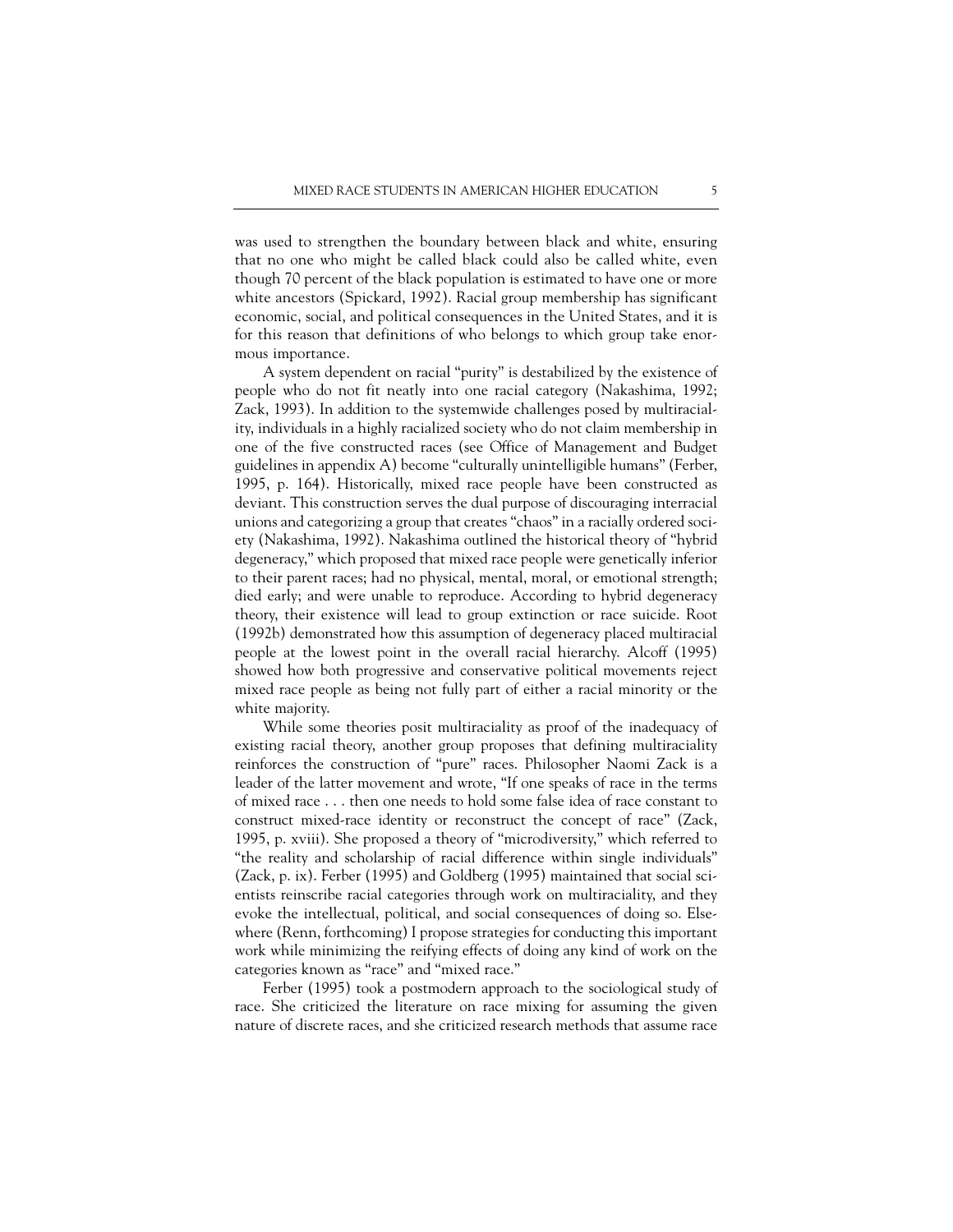exists without offering some explanation of how categories were established. She held researchers accountable for these weaknesses and claimed that "when researchers fail to discuss what actually constitutes a racial group, they reproduce race as a naturally existing category" (p. 157). Ferber took sociologists to task for re-creating and reifying race as a construct, even as they attempted to detach themselves from its construction. She decried separation of "we the researchers who know that race is a social construct [who] have no choice but to use these categories" from "they, the people in society who believe in these categories" (p. 160). Recent work on biracial people (Rockquemore & Brunsma, 2002; Kilson, 2001; Root, 1996a; Wallace, 2001; Zack, 1995) addressed Ferber's concerns, but the dilemma of doing research on issues concerning race while attempting to move beyond the construct remains a challenge to researchers.

Zack (1995) approached the research issue from another angle, proposing that multiracial academics are in effect writing themselves into existence in the academy. She said that postmodernism expects intellectuals to claim membership in some vulnerable group in society but that this task is impossible for mixed race scholars because outside the academy mixed race is not considered an identity or form of culture (p. 298). Of multiracial academics, Zack (1995) wrote:

The mixed-race self that invents itself on paper is a refugee to the life of the mind: Only on the printed page at this time can one begin to lay down the parameters of mixed-race identity. . . . Outside one's professional life, mixedrace identity flashes on and off depending on whom one is interacting with. And administratively, within one's professional life, the record-keeping apparatus of the institution in question will most like recognize one in terms of the most disadvantaged or "under-represented" group that one has checked off on the relevant demographic form. (p. 299)

Whereas Ferber (1995) was concerned about the reification of racial categories through mixed-race scholarship, Zack contended that mixed-race scholars are inventing themselves, even if only precariously so, through their intellectual work. Zack added that although she advocates for the end of race as a social construct, she believes that societal recognition of multiraciality is a crucial element toward this end and that a period of multiracial self-invention is necessary to achieve it. Alcoff (1995) stated more simply that race should be kept as a research subject because in a highly racialized society, "universalist pretensions often produce alienation in those whose identities are not dominant" (p. 271).

Postmodernists suggest that work on race theory, if it is to be done at all, could be done from the border zones between designated social categories. Some suggest that multiracial people should engage in openly transgressive ethnic and racial crossings, imitating the cross-gender strategy of lesbians and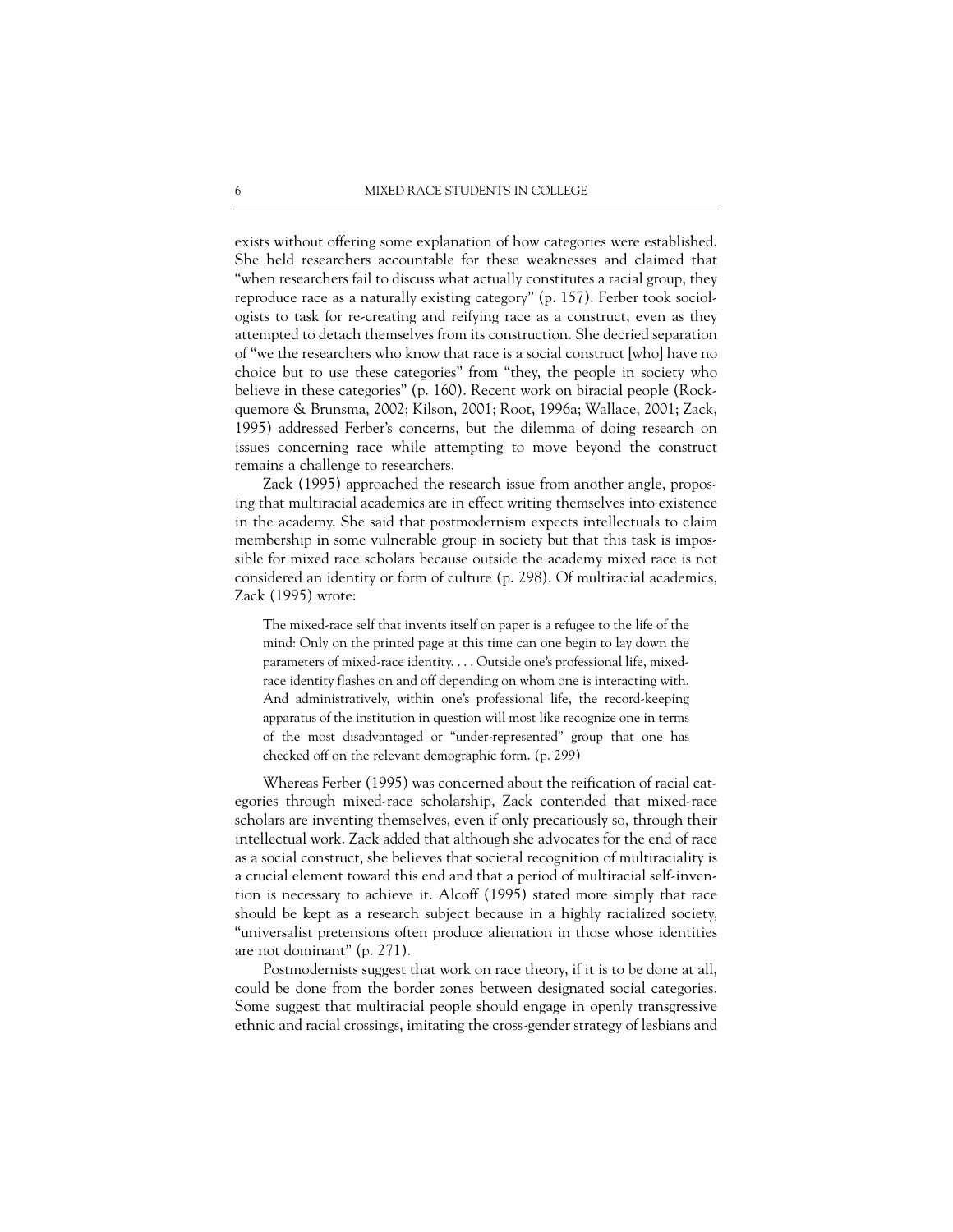gay men who do queer theory (Shrage, 1995). Work from women's studies and queer studies informs theories of how compulsory heterosexuality (Rich, 1986) constructs and reproduces racial boundaries. Cerulo (1997, pp. 387–88) summarized additional work in these areas.

Race, gender, and sexuality form an "unstable triad" in which "shifts in one create disturbances in the other two" (Allman, 1996, p. 279). According to Allman, the "cult of true womanhood" in late nineteenth-century America created an image of white female purity that needed to be defended against the ravages of black men, and thus rich, white male identity was based in part on providing that protection. Racial group membership requires women to relinquish their sexuality to the men of that group in a sort of "sexual pledge of allegiance" (Twine, 1996, p. 303). Because women's bodies are the sites of racial reproduction, Streeter (1996) considered biracial blackwhite women the "symbolically charged gatekeepers" of the boundary between whiteness and blackness. Root (1997) proposed, "Race and gender co-construct each other in this country" (p. 157), and Rockquemore (2002) examined the specific co-construction of race and gender identities in biracial black-white women. Race, gender, and sexuality reinforce and re-create one another, and people on the margins of each category have unique perspectives from which to observe the process.

# THE STUDY OF MULTIRACIALITY

The literature on multiraciality divides roughly into four categories: the history of mixed race people in the United States, theories about biracial identity and biracial individuals, popular literature about multiracial individuals, and models of bi/multiracial identity development, which I discuss in this section. The majority of writing comes from the disciplines of psychology, sociology, and anthropology and the interdisciplinary fields of education and ethnic studies. With the exception of writings about the history of mixed race people, the research is mainly empirical, with a shift from quantitative to ethnographic studies over the last ten to fifteen years. Recently, popular media has taken up the issue of multiraciality in drawing attention to the ancestry of sports and entertainment personalities such as Tiger Woods, Derek Jeter, Keanu Reeves, and Vanessa Williams. The following brief review provides a backdrop against which to examine evolving ideas about the study of race and mixed race.

Histories of Mixed Race People in the United States

There are a number of excellent histories of mixed race people in the United States. These histories are proof that the myth of racial purity is false. Briefly, blacks and whites in the seventeenth and early eighteenth centuries engaged in sexual unions that produced the first "mulattoes" in the British colonies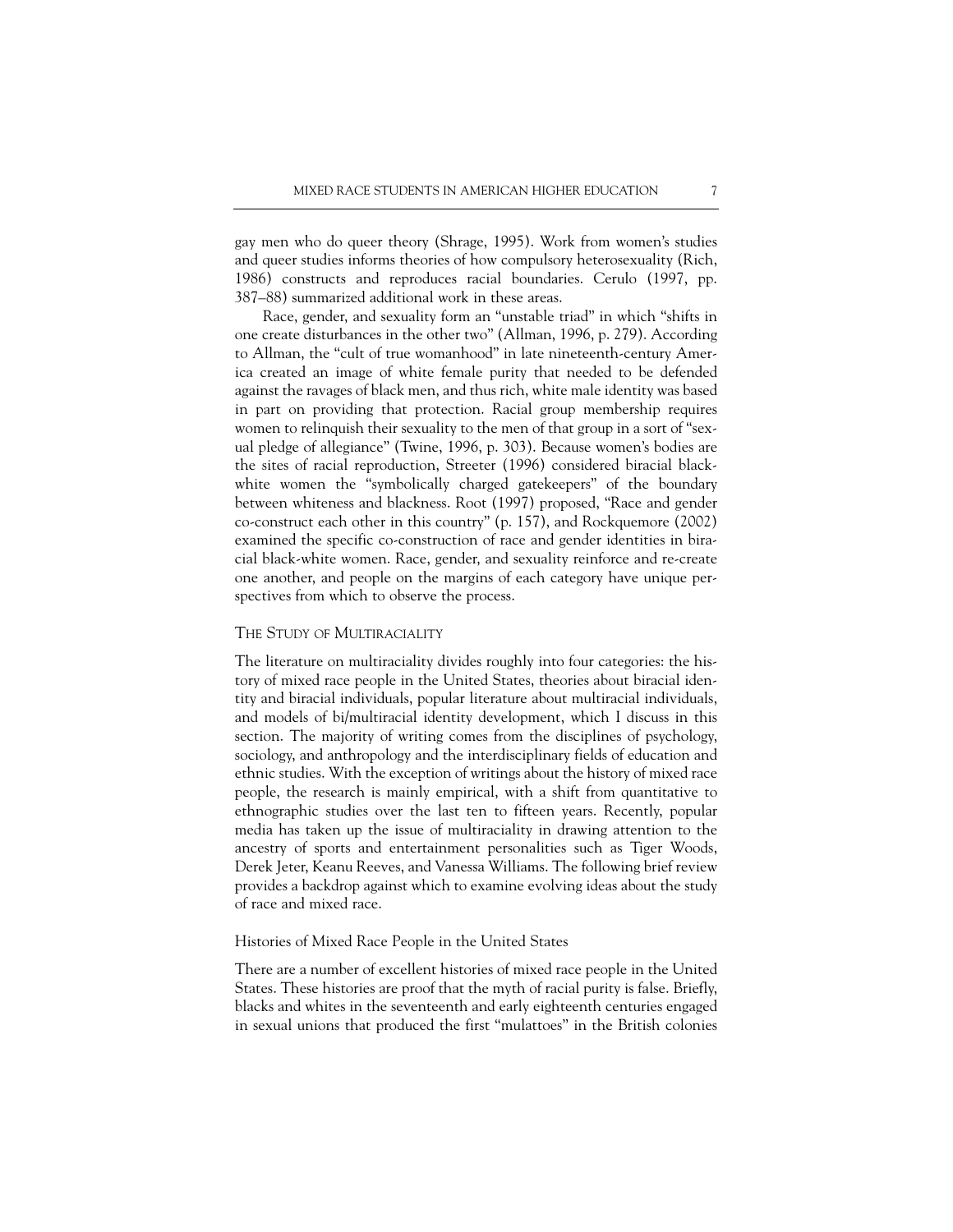(Daniel, 1992; Williamson, 1995). Despite stern action to prohibit such behavior, a small but steady mixed race population persisted. By the 1850 census, a distinction was made between whites, blacks, and nonwhites, with clear instructions that census takers should "take special care in reporting 'Mulatto (including quadroons, octoroons, and all persons having any perceptible trace of African blood)' because *'Important scientific results depend upon the correct determination of this class'*" (italics in original, Goldberg, 1995, p. 240). By 1880 a category for "Indians" was refined to account for various mixtures of white, black, and mulatto within the indigenous population.

In 1930, the census had shifted to the racial categories of white, Negro, Indian, Mexican, Chinese, and Japanese. The "mulatto" category, and all of its accompanying designations of smaller and smaller proportions of black ancestry, had disappeared, and any "racially mixed person" with a white parent was designated by the race of the nonwhite parent (Goldberg, 1995, pp. 241–42). Not until the 1970s did citizens self-identify on the census, but at that time they could not refuse to identify in one of the designated racial categories; if they did so they would be automatically assigned "Other" (Farley, 2001). Following a political movement that included such unlikely participants as then House Speaker Newt Gingrich, in October 1997 the federal government changed its regulations to allow individuals to check more than one race from among the five official categories: American Indian or Alaska Native, Asian, Black or African American, Native Hawaiian or Other Pacific Islander, and White (for a description of the events leading to the revisions, see Farley, 2001, or Renn & Lunceford, 2002). According to the 1997 revisions, "respondents shall be offered the option of selecting one or more racial designations. Recommended forms for the instruction accompanying the multiple response questions are 'Mark one or more' and 'Select one or more'" (OMB, 1997, p. 2).

The census has not been the only bureaucratic mechanism concerned with interracial unions and their offspring; laws proscribing miscegenation originated in the 1630s colonies and persisted in several states until struck down by a Supreme Court ruling in 1967. After *Loving v. Commonwealth of Virginia* (commonly abbreviated as *Loving*), the number of interracial marriages increased from 651,000 in 1980 to 1,464,000 in 2000 or 2.9 percent of all marriages (U.S. Census Bureau, 2002). People under age eighteen reporting two or more races in census 2000, the majority of whom are children resulting from these interracial marriages, numbered 2,856,886 (or 42 percent of all "two or more race" respondents) (Jones & Smith, 2001).

As multiraciality gained momentum as a legitimate social identity, a political movement made up of people who identify as multiracial evolved (see Farley, 2001). Though multiraciality is still a contested identity—both outside and inside the movement—theory has emerged to describe the growing movement. One theory proposes three major approaches within multira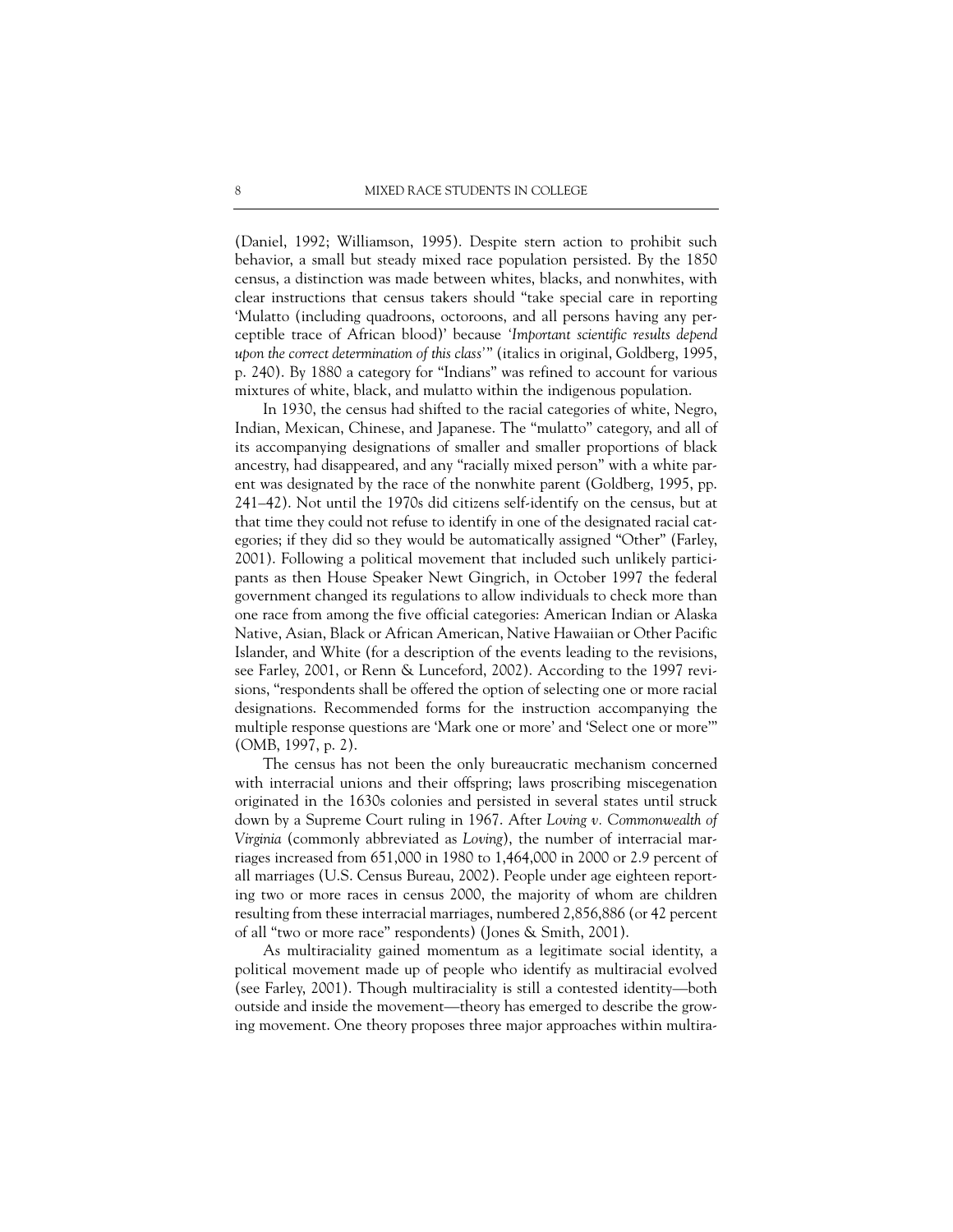cial politics (Nakashima, 1996). The first approach is *the struggle for inclusion in traditional racial/ethnic communities*. Multiracial people can work to have all of their (mono)racial parent communities accept them in their multiraciality or can work to be accepted as full members of these communities (Nakashima, 1996). The second approach seeks to create *a new agenda for a movement of multiracial people*. This approach assumes that the experience of being of mixed heritage has enough common themes to constitute a meaningful reference group. The third approach seeks to *dismantle dominant racial ideology and group boundaries to create connections across communities into a community of humanity*. The central thinking of this approach is that binary thinking and the boundaries it facilitates must be destroyed in order to end oppression based on race, gender, class, and so on (Nakashima, 1996). Owning multiple positionalities and transgressing boundaries places multiracial people not as marginal but as liminal and advantaged, as in Anzalduà's (1987) construction of *mestiza* identity. In her final analysis, Nakashima (1996) moved from historical and theoretical analysis to call for the construction of a multiracial identity that reflects the diversity of voices in the multiracial movement.

#### Theories about Mixed Race People

The second category of literature on multiracialty concerns theories about mixed race people. This area of research falls into four categories; the first three were identified by Thornton and Wason (1995) and augmented by Renn (1998) with the fourth. They are the problem approach, the equivalent approach, the variant approach, and the advantaged approach. Each approach casts mixed race people differently in relation to self, family, and society.

The problem approach encompasses much of the pre-Poston writing on mixed race people in the United States. It assumes that monoracial identity is preferable and that multiracial people experience problems because they are "between" races. Moving back and forth across color lines is viewed as maladaptive. Stonequist's (1937) *Marginal Man* was the foundation for this mode of research, though it continued into the last decade of the twentieth century primarily through psychological studies of clinical populations (see Brown, 1990; Gibbs, 1989; Herschel, 1995).

Proponents of the equivalent approach conclude that mixed race people and monoracial people (generally assumed in the research to be people of color) undergo similar identity development and assimilation processes with similar outcomes. This research appears to be in reaction to the problem approach and includes several studies designed to test whether biracial individuals were as well-adjusted in general as their peers (see Cauce, Hiraga, Mason, Aguilar, Ordonez, & Gonzales, 1992; Gibbs & Hines, 1992; Hall, 1992; Kerwin, Ponterotto, Jackson, & Harris, 1993). In the area of ethnic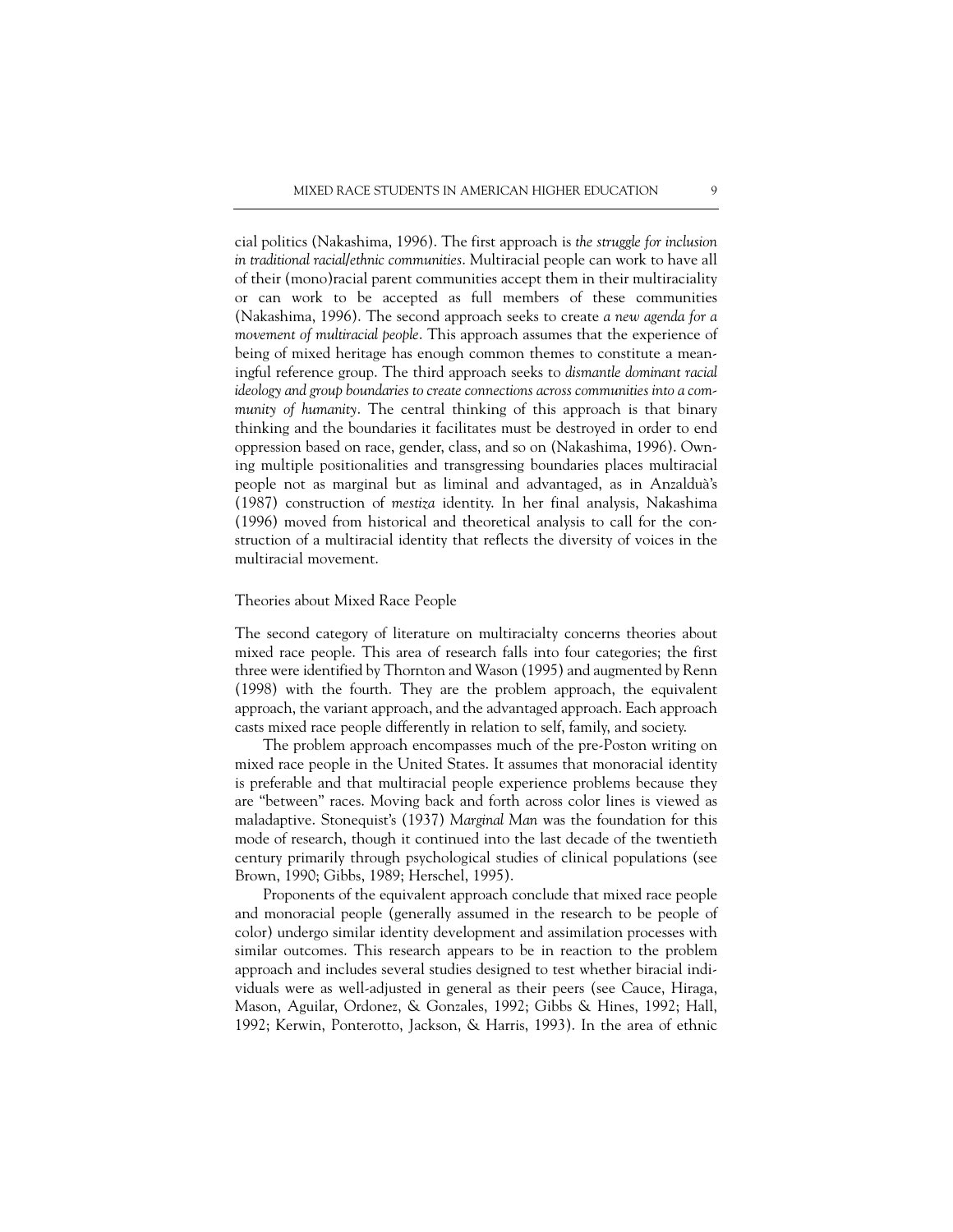identity in particular, a number of studies showed that multiracial people are equally well adjusted as their monoracial peers of color (see Field, 1996; Grove, 1991; Pinderhughes, 1995; Sodowsky, Kwan, & Pannu, 1995).

Departing from the equivalent approach, some researchers argue that taking a variant approach to mixed race identity allows for the uniqueness of the multiracial experience and the possibility of situational identity patterns. The concern of these researchers is how multiracial individuals live in a society predicated on monoracial definitions. Brown (1995) and Stephan (1992) contributed to this approach, finding that the majority of mixed race individuals do not consider themselves to be of a single heritage. Standen (1996) noted that new research on biracial identity development has led to a kind of "forced choice" dilemma. Whereas biracial people are now more free than ever to claim biracial identity rather than choose between their dual heritages, they are "put into a position where they are accused of being in denial for not accepting biracial identity" (p. 247). He advocated for the creation of models of identity development that account for various factors of development rather than prescribe a singular identity resolution. Bradshaw (1992) explored the role of physical appearance in the life of the mixed race person, arguing that a sense of "specialness," involving highlighted self-awareness or self-consciousness, is an issue for biracial people.

Finally, the advantaged approach proposes not only that mixed race people are a separate, equivalent group but also that the experience of this separateness confers advantages to them. In discussing resolution of "other" status and four types of "border crossings" mixed race people encounter, Root (1990, 1996b) alluded to the increased cognitive flexibility prompted by and required by these situations. Kich (1992) emphasized cognitive flexibility required to transcend external definition and move toward self-definition, and Weisman (1996) acknowledged the reflexivity required to achieve a sense of "positive alterity." Daniel (1996), in an apparent reference back to Stonequist (1937), used the term "positive marginality" to describe the situation of mixed race individuals.

#### Popular Literature about Multiracial Individuals

Popular literature—in magazines, books, and newspapers—makes up the third major area of what might be called the "multiracial literature." From the mid-1990s, a growing literature of personal narratives and other nonacademic writing has augmented the empirical and theoretical work on the lives of mixed race people (e.g., Azoulay, 1997; Baron, 1998; Barrath, 1995; Camper, 1994; Chao, 1996; Jones, 1994; Minerbrook, 1996; Moraga, 1993; Williams, 1995). Authored almost exclusively by mixed race people, these essays, autobiographies, poems, and novels help create a multiracial culture. In contrast to the "tragic mulatto" stories prevalent until around the middle of the twen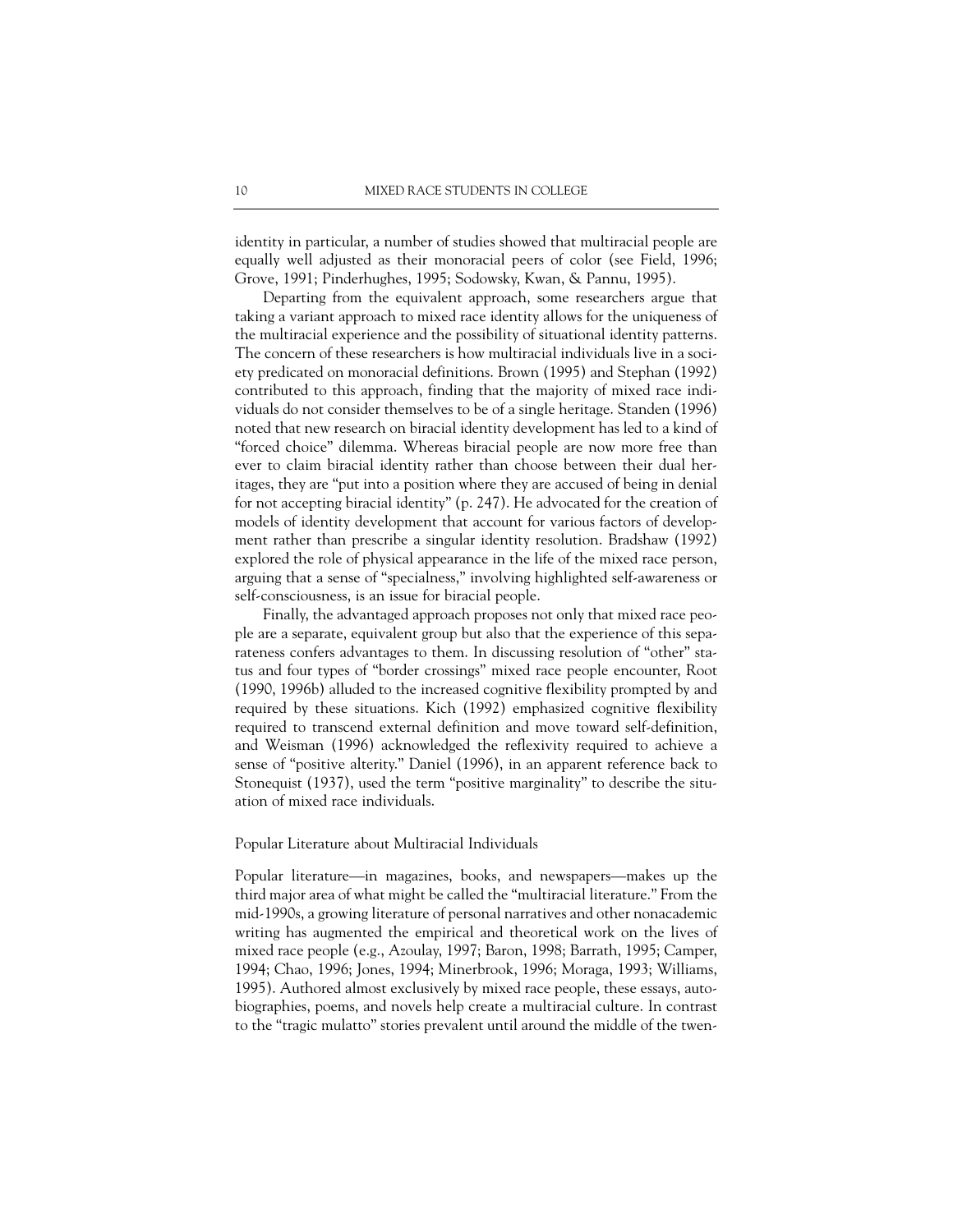tieth century (see Streeter, 1996, for an analysis of this literature), recent work gives voice directly to multiracial people. Together with book-length reports of journalistic and ethnographic studies of biracial people (see Funderberg, 1994; Kilson, 2001; Rockquemore & Brunsma, 2002; Tizard & Phoenix, 1993; Wallace, 2001) and growing attention in the popular media, personal narratives provide access to information on how multiracial people understand and represent their lives. The success of mixed race individuals in public arenas (sports, entertainment, news media) has spawned near-weekly articles in newspapers and magazines (from *Time* to *People* to *Glamour*) about multiraciality and mixed race identity.

Viewed against this backdrop of history, theory, and narratives about the multiracial experience, the study of mixed race college students fits in a national, transhistorical context. It is necessary also to understand something about their identity development in a specific setting—higher education institutions—to contextualize the findings of my study. I turn now to an introduction of multiracial identity formation and college student development theory.

## BI- AND MULTIRACIAL IDENTITY FORMATION

Erikson (1968) believed that the development of a positive racial identity was critical to the establishment of a healthy identity. He pinpointed adolescence as the time when this work on identity occurred. Chickering and Reisser (1993) concurred, including racial identity development in the "Establishing Identity" vector of their student development schema. Stephan (1992) proposed, "Identities are meaning that the self acquires through social interaction, and as such are crucial to an understanding of an individual's sense of himself or herself" (p. 51). Further, ethnic identity is particularly important because it is a "master status, an identity that overrides all others in others' judgments of the self" (p. 51). Atkinson, Morten, and Sue (1993) focused on the individual's feelings about her or his race, defining racial identity development as pride in one's racial and cultural identity. The underlying premise of these theories is that people cannot develop a healthy sense of identity if they lack a positive racial identity.

#### THEORIES OF RACIAL IDENTITY DEVELOPMENT

A number of theories attempt to describe how an individual achieves such a positive racial identity, and most of them focus on how people of color accomplish this developmental task (e.g., Cross, 1995; Atkinson, Morten, & Sue, 1993). Exceptions include Helms (1990, 1995), who has proposed models for both blacks and whites, and Tatum (1995) whose theory of white identity development closely parallels Helms's theory. Virtually all of the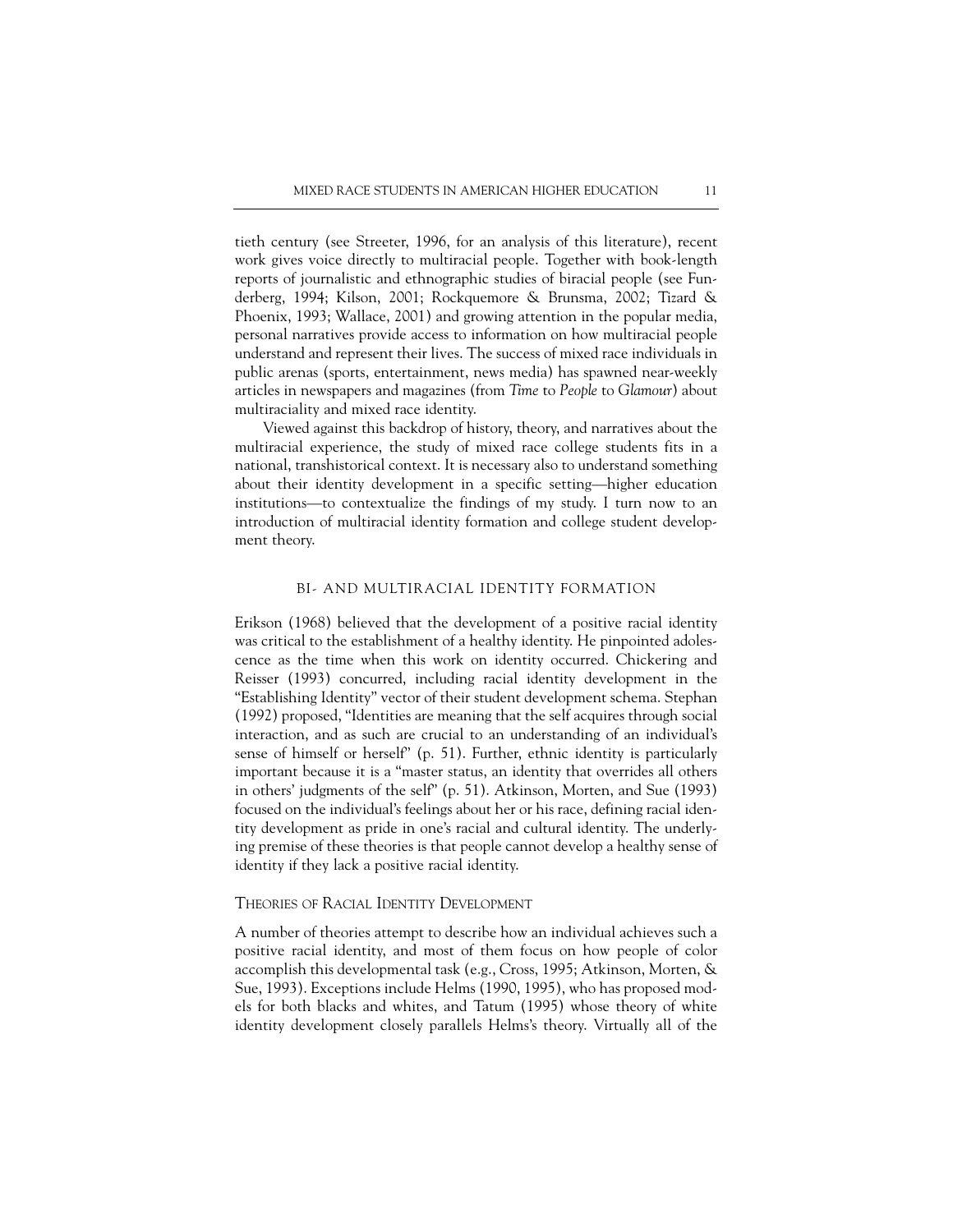theories are based on a psychosocial or social interactionist paradigm in which an individual comes to understand him- or herself through a series of racialized encounters with family, friends, and others. These models follow a general format of increasing sophistication from a stage of no awareness of race or racial difference to a stage of integration of race as an aspect of a complete adult identity. Kich (1992), Kilson (2001) King and DaCosta (1996), Poston (1990), Renn (2000), Rockquemore and Brunsma (2002), Root (1990, 1992b), Wallace (2001), Williams (1996), and others have found that while the psychosocial assumption holds up when translating monoracial models to multiracial situations, the traditional stage models pose problems in exploring healthy biracial identity formation. In order to create models of mixed race identity, we need to reconsider existing theories about racial identity development.

There is general agreement that development of racial self-identity occurs within the context of social encounters. Helms (1995) posited that development occurs as needed by an individual to cope effectively with "personally meaningful racial material in her or his environments" (p. 186). Cross (1995) revised his 1978 theory of Nigrescence to accommodate the notion that it describes the resocializing experience in which a black person is transformed from a non-Afrocentric preexisting identity into one that is Afrocentric. Similarly, Atkinson, Morten, and Sue (1993) outlined how a lifetime of social encounters propels individuals from one stage to the next, and King and DaCosta's (1996) four-fold theory of the construction of race relies on self-other interactions to stimulate identity development.

While there is agreement that race is socially constructed at both macro and micro levels, there is a diversity of opinion about the pattern of racial identity development at the individual level. Stage and typology theories predominate among the traditional models, but research with multiracial people shows that these models do not necessarily translate well from monoracial populations. According to the stage theories, an individual moves from "preencounter" (Cross, 1995; Helms, 1990, 1995) to "internalization-commitment" (Cross) or "integrative awareness" (Helms, 1995) through a process of rejecting majority (white) culture and embracing minority culture. There is not consensus on the immutability of the stages or the possibility of regression from a "higher" stage to a "lower" one. Helms (1995) changed her 1990 theory from "stages" to "statuses" to imply permeability in the model. In the revision, she intended to clarify that an individual may exhibit traits reflective of more than one status, that the statuses are dynamic interactions between cognitive and emotional processes, and that "neither theory nor measurement supports the notion of the various stages as mutually exclusive or 'pure' constructs" (p. 183). Phinney's (1990) model allows for an individual to return to a foreclosed state of disinterest in ethnic issues from a moratorium state of ethnic identity search. Cross's (1995) model is more rigid,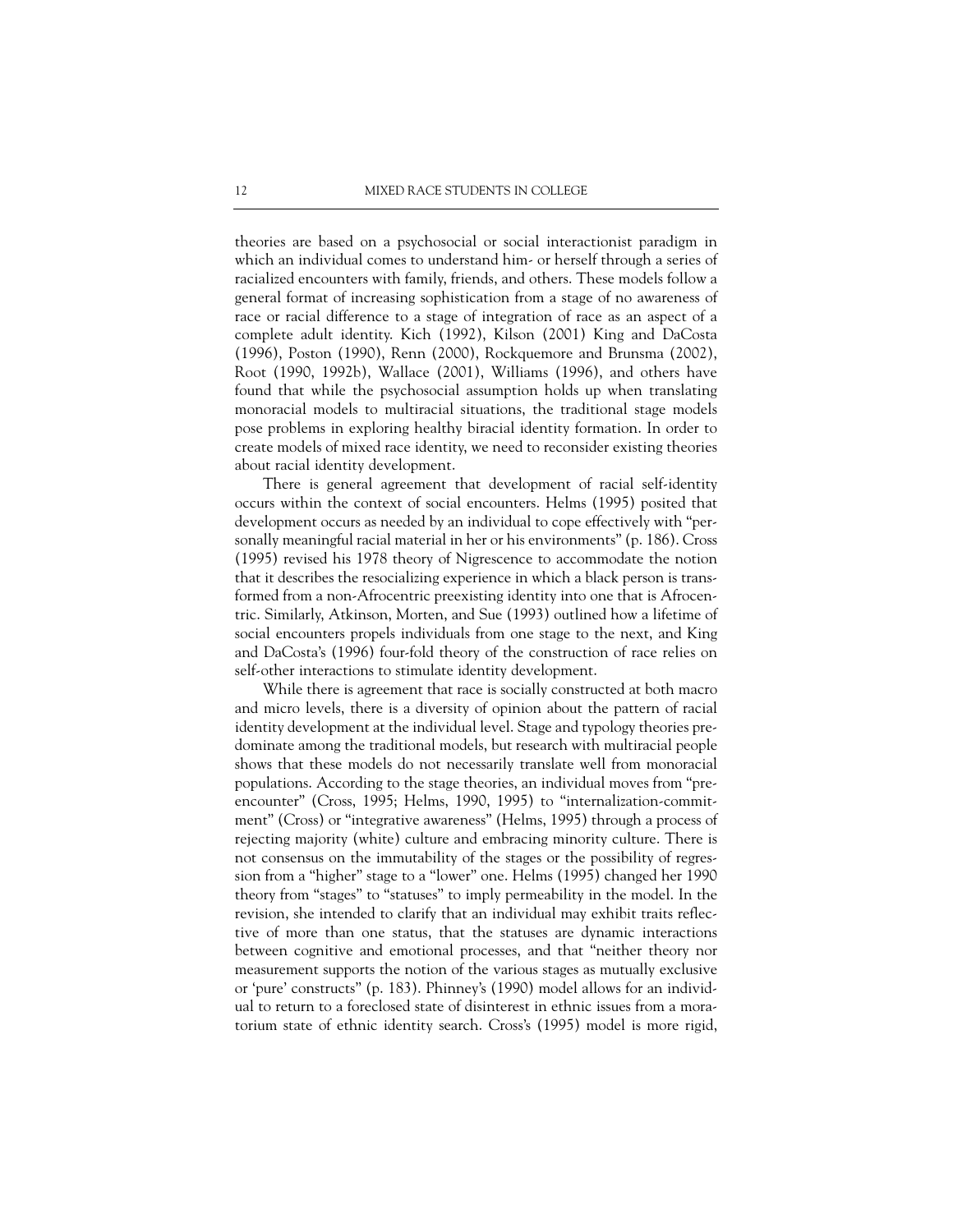implying development from one stage to the next in irreversible order, though he accounts for individuals who may choose not to progress through to the highest stage. See table 1.1 for a summary of the minority identity development models.

Since multiracial people have historically been declared people of color (and not white), theory predicts that they follow the same stages as their monoracial peers of color. In any of the models, rigid or permeable, the middle stages of questioning identity, rejecting majority culture, and immersing in minority culture could prove problematic for individuals of mixed heritage. It was this phenomenon that led numerous researchers over the years to deem biracial people poorly adjusted. Pinderhughes (1995) cited a number of such studies, and Root (1992a) described how the methodological difficulty of doing research with multiracial people yielded biased results. A number of recent studies found that mixed race people were as well adjusted as their monoracial peers (e.g., Brown, 1995; Cauce et al., 1992; Field, 1996; Gibbs & Hines, 1992; Hall, 1992, 1996), and these studies supported the creation of models of biracial identity formation that accounted for these findings (e.g., Kerwin & Ponterotto, 1995; Kich, 1992; Root, 1996b).

# MODELS OF BIRACIAL IDENTITY DEVELOPMENT

In attempts to describe biracial identity formation, traditional stage models of minority identity development have been criticized for being too linear (Miller, 1992; Root, 1992a, 1992b, Wallace, 2001), for paying inadequate attention to the socioecology of race (Clancy, 1995), for relying on rejection of white culture as a necessary middle stage (Kerwin & Ponterotto, 1995; Kich, 1992; Poston, 1990; Root, 1990), and for lacking adequate empirical support (Rockquemore & Brunsma, 2002). Multiracial identity formation is generally believed to be personal and multidimensional, though stage-based models predominate (e.g., Kich, 1992; Poston, 1990).

There is disagreement among theorists over the goal of biracial identity formation. Achievement of an integrated identity similar to that achieved at the highest levels of the traditional minority identity development models is the goal of one family of theories, while a second group of theories holds that development of a distinct biracial/bicultural, mixed race, interracial or multiracial identity is the goal. In this second group, there is a subset of theories that holds that an individual will not just achieve an identity as a multiracial person, but she will also achieve a sense of "positive alterity" (Weisman, 1996) or specialness in her "otherness" (Root, 1990). Finally, emerging theories propose that the goal of multiracial identity development is an individual's ability to engage in a variety of "border crossings" between and among social contexts defined by race and ethnicity (Root, 1996a; Wallace, 2001). In this section I discuss theories in each of these three categories.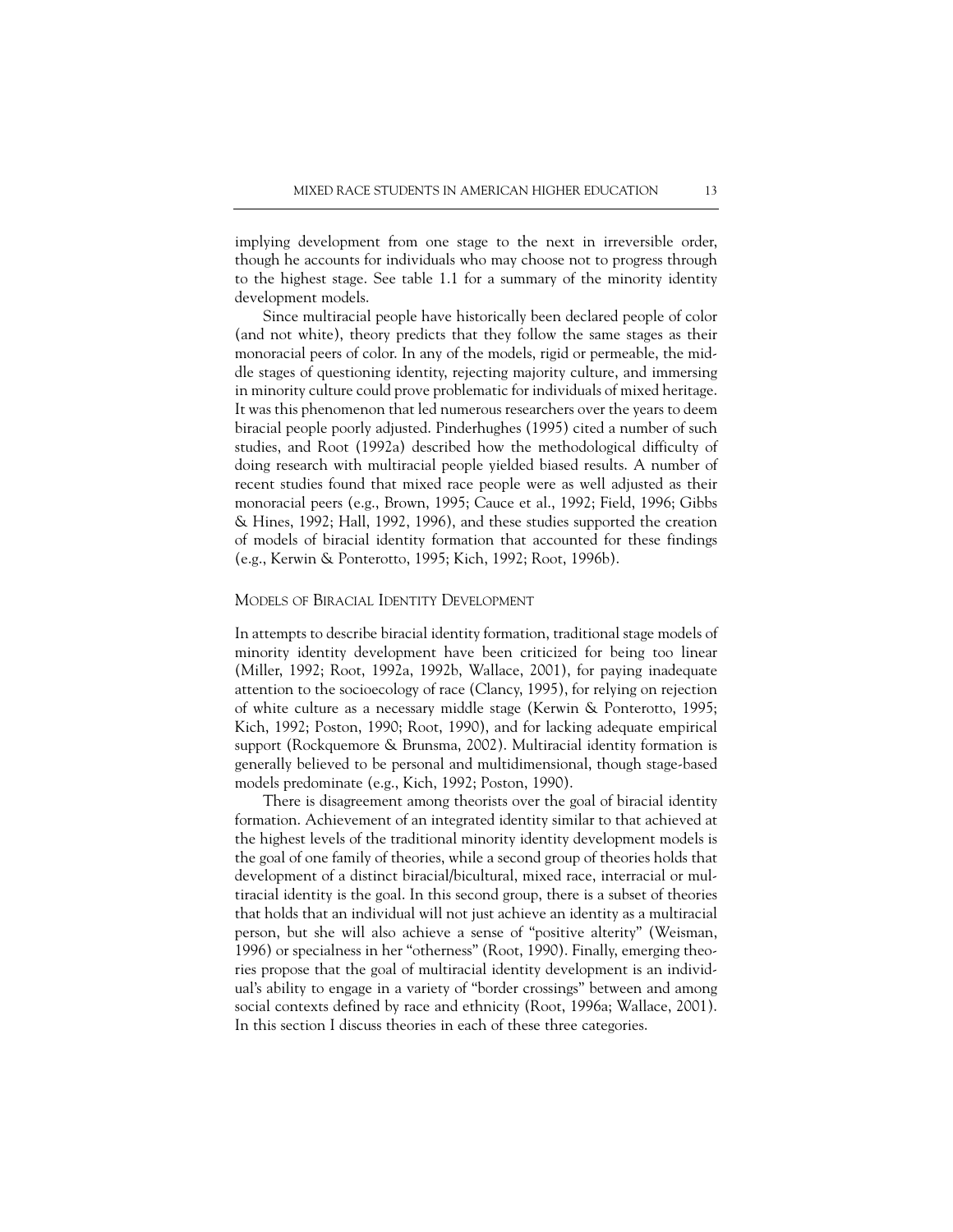|                                                                     |                                                                                                    |                                                                                                       | common and the product of the common the common the common of the common the common the common the common the common the common the common the common the common the common the common the common the common the common the co |                 |                                          |
|---------------------------------------------------------------------|----------------------------------------------------------------------------------------------------|-------------------------------------------------------------------------------------------------------|--------------------------------------------------------------------------------------------------------------------------------------------------------------------------------------------------------------------------------|-----------------|------------------------------------------|
| Morten & Sue<br>Atkinson,<br>(1993)                                 | Conformity                                                                                         | Dissonance                                                                                            | Resistance/<br>Immersion                                                                                                                                                                                                       | Introspection   | Synergetic articulation<br>and awareness |
| Cross(1995)                                                         | Preencounter                                                                                       | Encounter                                                                                             | Immersion<br>Emersion                                                                                                                                                                                                          | Internalization | Internalization/<br>Commitment           |
| Helms (1995)                                                        | (Preencounter)<br>Conformity                                                                       | (Encounter)<br>Dissonance                                                                             | Immersion<br>Emersion                                                                                                                                                                                                          |                 | Internalization Integrative Awareness    |
| Phinney (1990)<br>[uses Marcia's<br>Ego Identity<br><b>Statuses</b> | diffused: lack of<br>ethnic identity,<br>Unexamined<br>interest in or<br>concern with<br>ethnicity | of ethnicity based<br>foreclosed: views<br>ethnic identity,<br>Jnexamined<br>on opinions<br>of others | Ethnic identity<br>search                                                                                                                                                                                                      |                 | Achieved ethnic<br>identity              |

TABLE 1.1<br>Racial and Ethnic Identity Development Models Racial and Ethnic Identity Development Models TABLE 1.1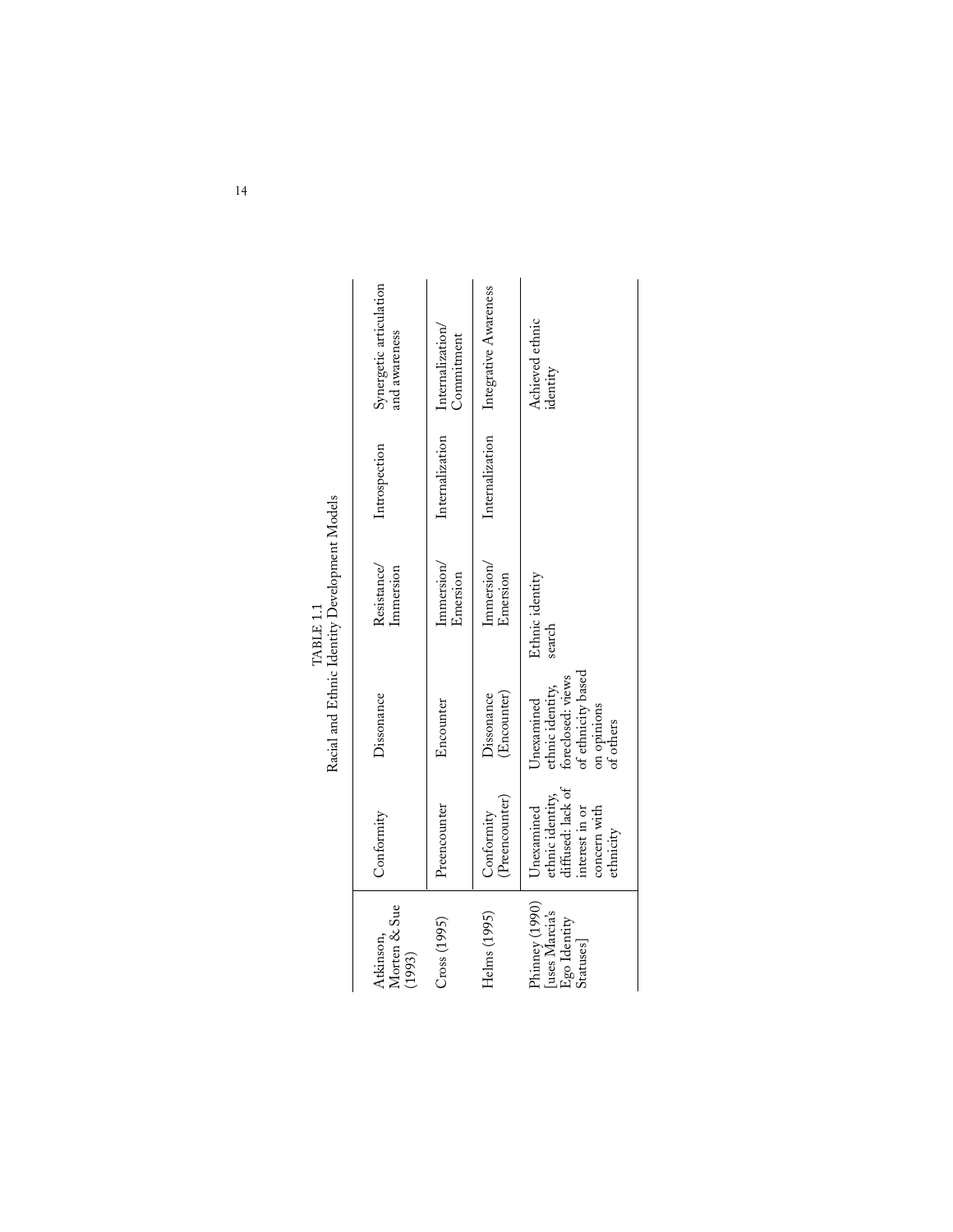# Toward an Integrated Identity

Poston's (1990) pioneering work on biracial identity development was based on Cross's (1987) work on personal identity (PI) and reference group orientation (RGO). In Cross's model, PI included constructs independent of racial categorization such as self-esteem and interpersonal competence, whereas RGO included racial identity, racial esteem, and racial ideology. Poston designed his theory for black-white biracial people, but it may be generalized to incorporate other mixed race people as well. Poston was concerned that existing models of minority identity formation and theories about the social marginality of mixed race people implied that biracial people must choose one group's culture and values over another in order to achieve racial group pride, and that whereas monoracial people might reject first minority then majority culture, biracial people come from both cultures. Consequently, Poston believed that existing theories did not allow for the integration of several group identities. He also noted that minority identity development theories relied on some acceptance of an individual into the minority culture of origin, but that biracial people might never gain this acceptance.

Poston proposed a five-stage theory of biracial identity development. Stage one is *Personal Identity*. Children who are just becoming aware of membership in any particular ethnic group are in this stage. Their sense of self is independent of ethnic background and their RGO attitudes have not yet developed, thus their identity is primarily based on PI. Stage two is *Choice of Group Categorization*. Individuals are pushed by family, peers, or other social groups to choose a racial identity, usually of one ethnic group. This stage can be a time of crisis and isolation. While individuals might choose to identify multiracially at this point, they are more likely to choose one ethnicity over another. This decision often leads to feelings of confusion and guilt at having to choose one identity that is not fully expressive of an individual's heritage. These feelings signal entrance to the third stage, *Enmeshment/Denial*. Typically an adolescent stage, it is characterized by feelings of disloyalty at choosing one parent's background and not the other's (Sebring, 1985 in Poston, 1990). Prompted by these feelings, a biracial person might begin to learn about her various ethnic heritages, to appreciate her multiple identity, and to broaden her RGO. She has entered the fourth stage, *Appreciation*. When she is ready to recognize and value all of her ethnic identities, she moves to the final stage, *Integration*. According to Poston (1990), here she develops a secure, integrated, and multicultural identity. The majority of biracial people will achieve this stage.

Whereas the middle stages of the Helms (1990, 1995); Cross (1991, 1995); and Atkinson, Morten, and Sue (1993) models are characterized by enthusiastic immersion in a minority culture, Poston (1990) identified stages two (choice) and three (enmeshment/denial) as the most difficult times of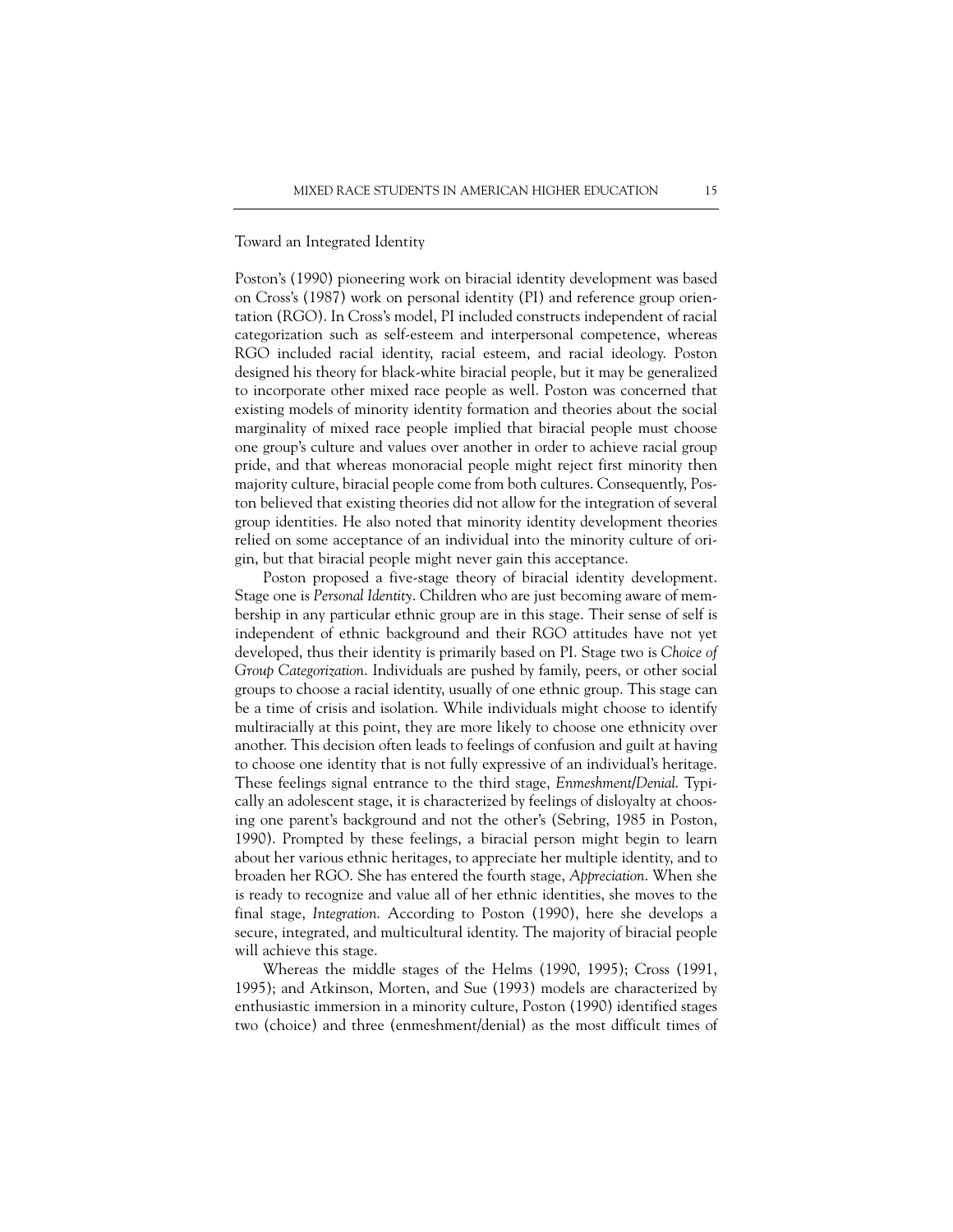adjustment for biracial people. That they fall during late childhood and adolescence when factors of personal identity might be most affected by the attitudes of members of one's reference group does little to facilitate the overall development and adjustment of mixed race youth. Poston acknowledged the additional potential burden of an individual's internalizing societal prejudice and negative reference group values. However, he believed that positive resolution of feelings of guilt and disloyalty could lead to full exploration of an individual's identity and was therefore associated with positive indicators of mental health.

The Kerwin-Ponterotto (1995) model also follows a stage pattern and leads to an integrated multiethnic identity. According to this model, identity formation depends on a number of psychosocial factors and is an individual process. The Kerwin-Ponterotto model contains six stages, beginning with *Preschool,* when racial awareness emerges. *Entry to school* is the second stage, in which "What are you?" questions and a need to categorize people and objects prompt children to reassess their self-concept. *Preadolescence* is marked by increased awareness that physical appearance represents group membership and awareness that parents are from different racial groups. Awareness of living in an interracial family may not occur until triggered by such an event or environmental circumstances.

Stage four is *Adolescence,* and like Poston (1990), Kerwin and Ponterotto (1995) marked this stage as the most challenging one for biracial youth, both because of the developmental issues characteristic of adolescents and the particular challenges society presents to biracial people. Kerwin and Ponterotto noted that dating during adolescence may bring racial issues to the surface, and Twine (1996) examined the role of heterosexual romance in transforming racial identities. Kerwin (1991) found significant peer pressure for biracial teens to identify with only one racial group but also found that these pressures could be neutralized by nonrace-related RGO factors such as sports teams, school or church groups, or other interests (pp. 212–13). Still, individuals in this stage are likely to identify with one aspect of their heritage over others.

*College/young adulthood* may bring continued immersion in one culture (and rejection of others), but as young people develop a more secure personal identity, they are more likely to reject others' expectations and to accept their biracial heritage. Often, they begin to see advantages as well as disadvantages of being biracial. College affords particular opportunities to explore racial identity. As they move into the sixth stage, *Adulthood,* they seek a continuing integration of the different facets of their racial identity. They may experience an enhanced sense of self as they function effectively in varying situations and understand different communities. This final stage represents an integration of racial self/selves and other aspects of identity.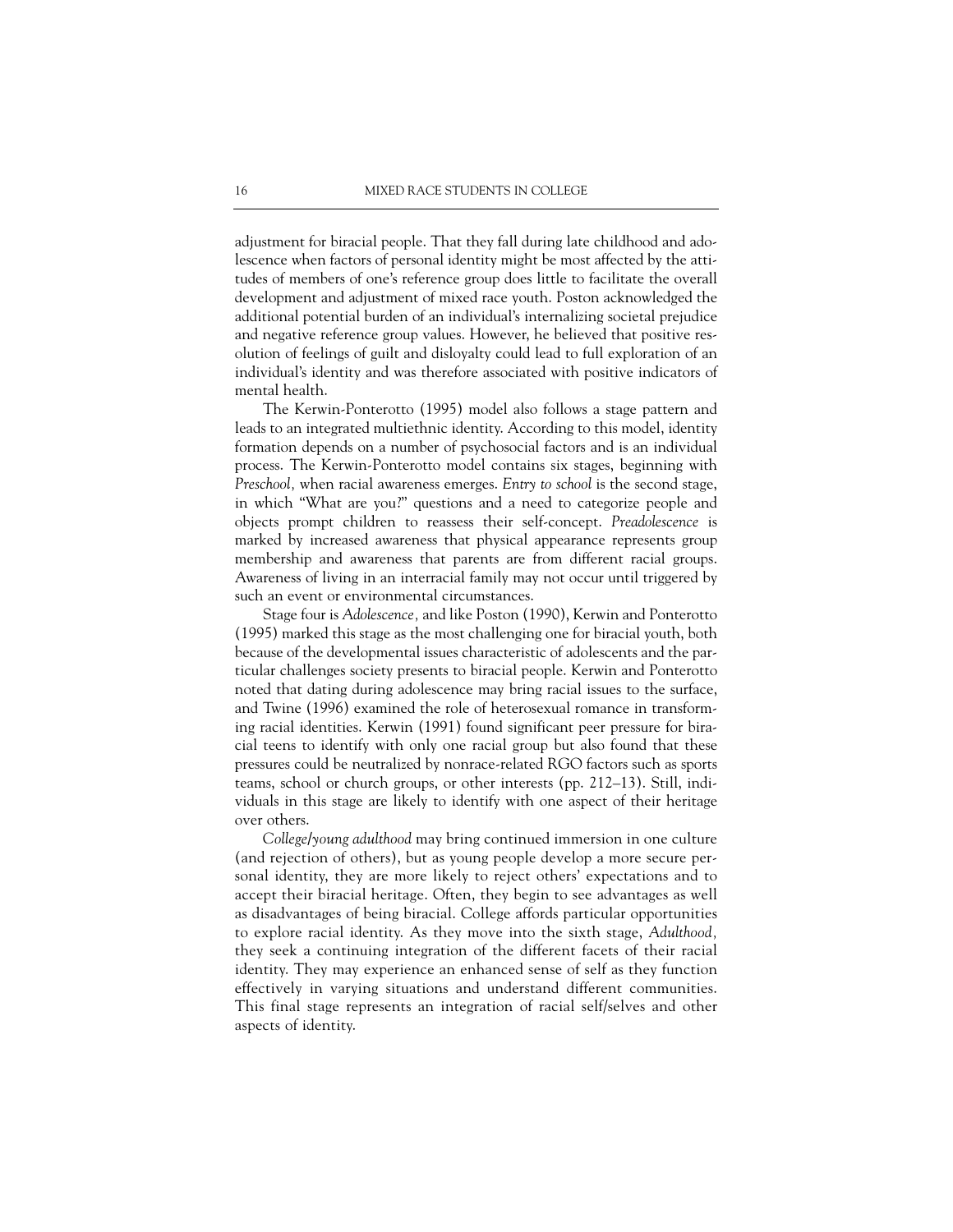# Toward a Multiracial Identity

While Poston (1990) and Kerwin and Ponterotto (1995) saw integration of ethnic/racial identities as the endpoint of multiracial identity development, other theorists saw the claiming of a distinct multiracial identity as the endpoint of this process. From an ethnographic study of fifteen biracial adults of white and Japanese heritage, Kich (1992) concluded, "For a person who is biracial, a positive expression of that reality is the integration and assertion of a biracial identity" (p. 304). He proposed a three-stage model of biracial/bicultural identity development. Stage 1 generally occurs from ages three through ten and is characterized by "an *initial awareness of differentness* and dissonance between self-perceptions and others' perceptions" (p. 305). Kich found that this awareness and dissonance often occurred during the transition from home to early peer group when individuals found themselves not fitting into any reference group outside the family.

Stage two occurs through grade school and into late adolescence or young adulthood. During this stage, the biracial person engages in a *struggle for acceptance by others*. Most people in this stage will either claim one heritage or will simply list their different heritages, though some will claim an interracial identity. Kich (1992) believed that this stage enables biracial people to learn how to negotiate racial boundaries in society. Late in this stage, individuals will begin to examine their own stereotypes about multiracial people and will begin to take on an independent identity, apart from parental expectations.

When an individual accepts herself as a person with *a biracial and bicultural identity,* she has entered stage three. In this stage, identity is influenced by but different from the quest for acceptance by others. Individuals come to form congruent, positive self-definitions that reverse negative social constructions of mixed race people. They explore aspects of ethnic heritage and culture and use terms such as *interracial* to describe themselves. These individuals are less defensive toward those who are confused by multiraciality and understand identity as "something constructed out of the relationship between personal experience and social meanings of ethnicity, race, and group membership" (Kich, 1992, p. 316). People in stage three are able to educate others about multiraciality and to recognize parameters of group roles and rules and are accepted into different groups.

Kich's model relies on the agency of the individual to overcome external restrictions imposed by societal ideas about biraciality. This model requires reflexivity; in order to achieve the final stage an individual must develop the cognitive flexibility to view race as a social construction and multiraciality as one construct among many. Further, a person must learn to "take the self as an object" (Mead, in King & DaCosta, 1996) and apply that construct to it. Kegan (1982, 1994) would describe such a phenomenon as a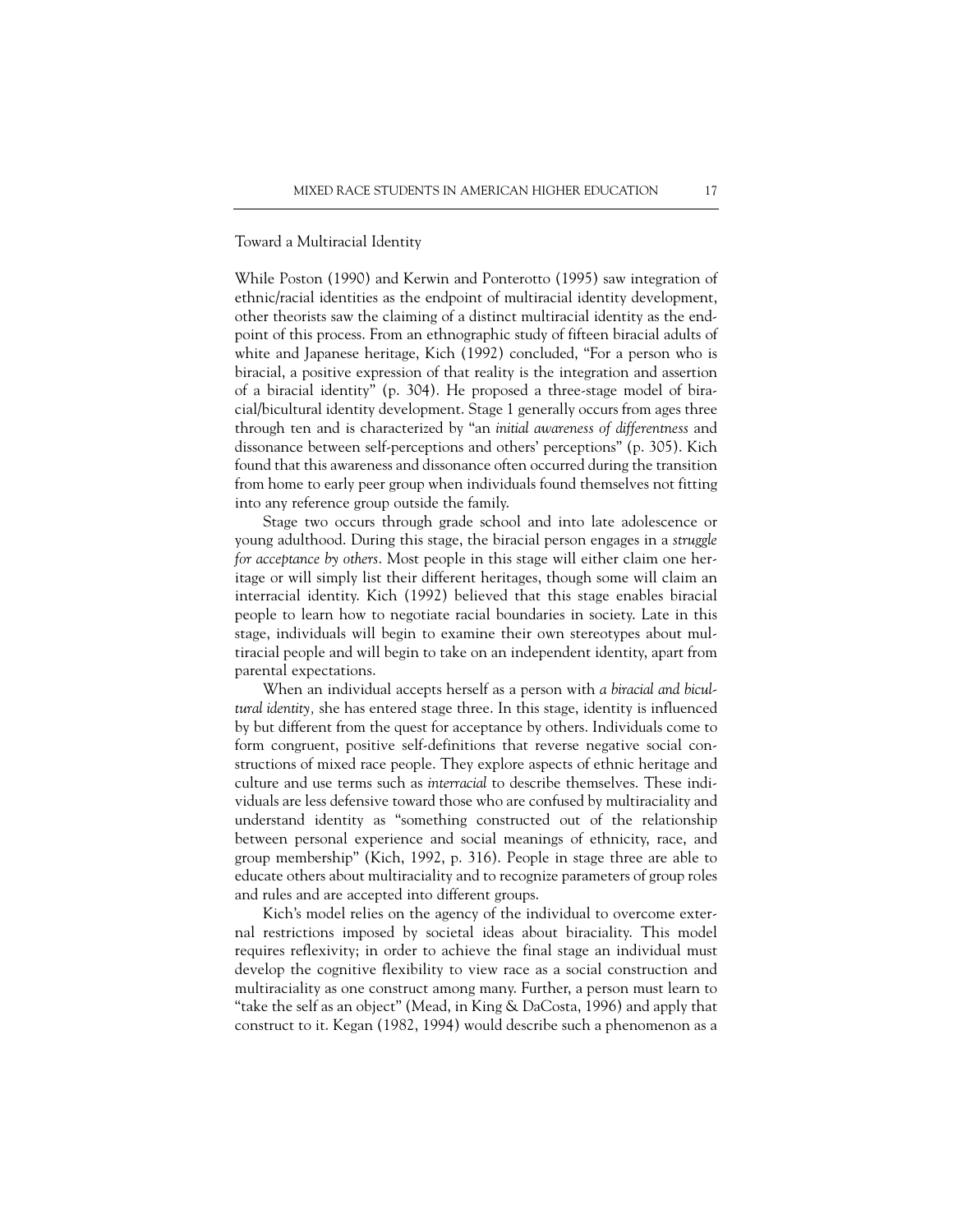"subject-object shift," involving "self-authorship," and use it as evidence of cognitive growth. See table 1.2 for a summary of the lifespan models of multiracial identity development.

## Toward a Positive Alterity

A subset of the group of theories that holds formation of a multiracial identity as the desired goal is the set that features a theme of "positive marginality" (Daniel, 1996) as the endpoint of healthy development. In these theories, an individual comes not only to see himself as biracial, but also to understand biraciality as a privileged position from which to experience social interactions. Daniel's contribution was not a stage model but rather a theory that healthy biracial identity lends itself to a sense of "positive marginality" characterized by "a style of self-consciousness that involves a continuous process of 'incorporating here, discarding there, responding situationally'" (Adler in Daniel, 1996, p. 134). People living in this state experience an increased tolerance for difference and appreciation of commonalities, as well as multiple points of reference.

Daniel (1996) outlined four ways of being in positive marginality that correspond roughly to Root's (1996a) types of border crossings. Daniel described *integrative identity* as a simultaneous referencing in black and white communities. *Synthesized integrative identity* occurs when individuals identify equally and comfortably in the two communities and shuttle between both (like Root's "both feet in both camps" border crossing). *Functional integrative identity* occurs when an individual identifies with and functions within both communities but feels a greater acceptance from and comfort in one or the other community. A functional integrative/black individual, for example, would feel more accepted in the black community and would have a strong commitment to issues within that community. Functional integrative identity corresponds to Root's idea of shifting foreground and background according to context.

*Pluralistic identity,* on the other hand, blends aspects of both parent groups, but these individuals consider themselves part of neither (Daniel, 1996). They create instead a new primary reference group of mixed heritage individuals. *Synthesized pluralistic identity* occurs when people reference themselves equally in black, white, and multiracial communities (again, like Root's feet in both groups border crossing, but with feet in an additional, mixed race group). The *functional pluralistic identity* group identifies variously with black, white, and racially mixed people, but feels more comfortable in and accepted by one reference group or another. These people might be seen as shifting foreground and background or as setting up a home base in one group and venturing periodically into others (see Root, 1996a). Daniel's description of life on the racial boundary accounted for a variety of outcomes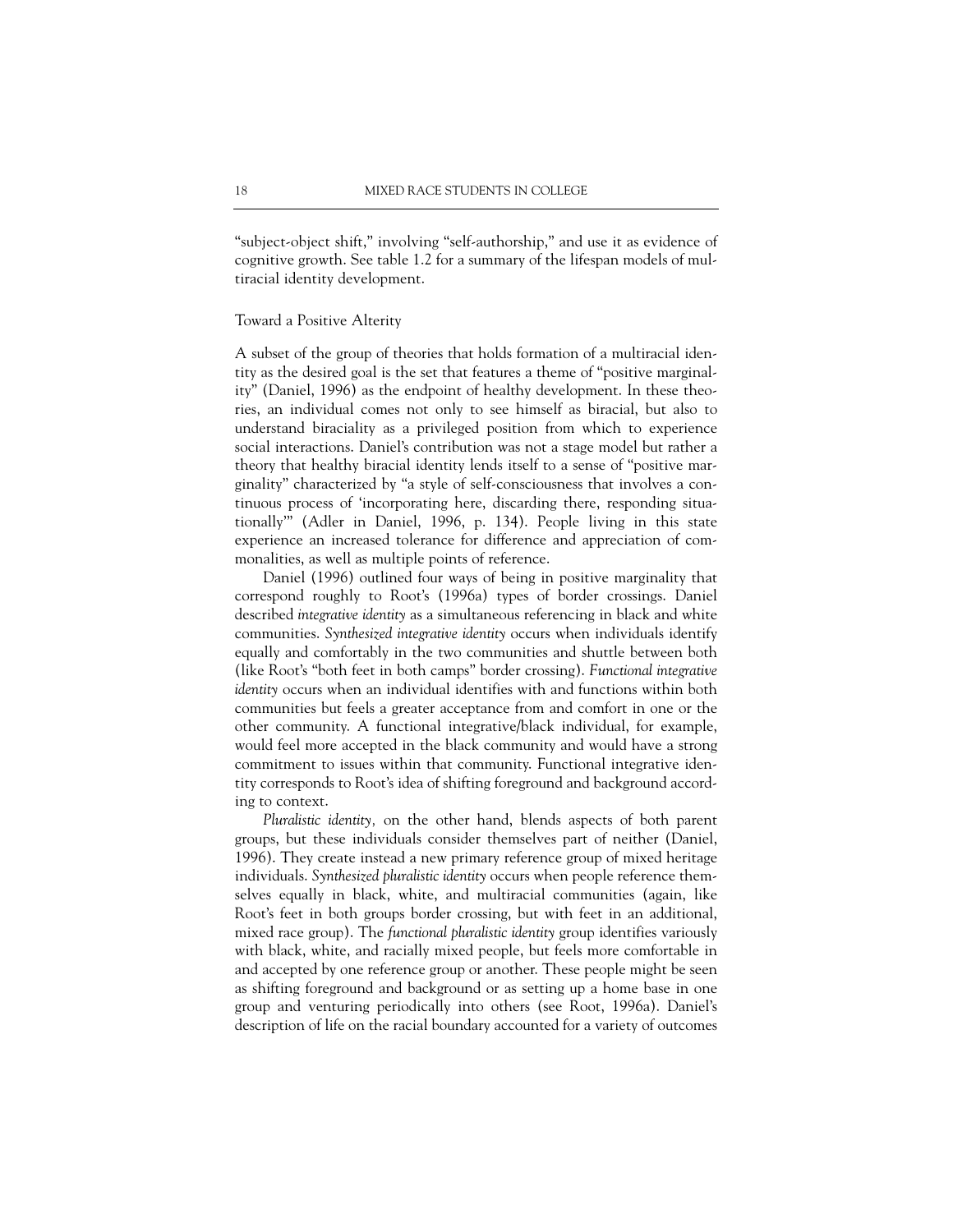TABLE 1.2<br>Lifespan Models of Biracial Identity Development Lifespan Models of Biracial Identity Development TABLE 1.2

|                                         | Integration,<br>recognize<br>and value<br>all ethnic<br>identities                                    | acial identity<br>Adulthood,<br>integration<br>of different<br>continuing<br>facets of                           |
|-----------------------------------------|-------------------------------------------------------------------------------------------------------|------------------------------------------------------------------------------------------------------------------|
| Biracial/bicultural<br>identity         | Appreciation,<br>learn more about<br>various ethnic<br>heritages<br>and consider<br>broadening<br>RGO | one culture with<br>College/young<br>immersion in<br>beginning to<br>reject others'<br>xpectations<br>adulthood, |
|                                         | Enmeshment/denial,<br>confusion and guilt<br>category leads to<br>choice of one                       | pressure to<br>identify with one<br>Adolescence,<br>racial group                                                 |
| Struggle for<br>acceptance<br>by others |                                                                                                       | membership and<br>represents group<br>that parents are<br>awareness that<br>not from same<br>phenotype<br>group  |
|                                         | Choice of group<br>categorization,<br>forced to choose<br>one category                                | Entry to school, Preadolescence,<br>reassess racial<br>self-concept                                              |
| Initial awareness<br>of difference      | Personal identity,<br>no racial RGO                                                                   | awareness emerges<br>Preschool, racial                                                                           |
| Kich (1992)                             | Poston (1990)                                                                                         | Ponterotto<br>Kerwin-<br>(1995)                                                                                  |